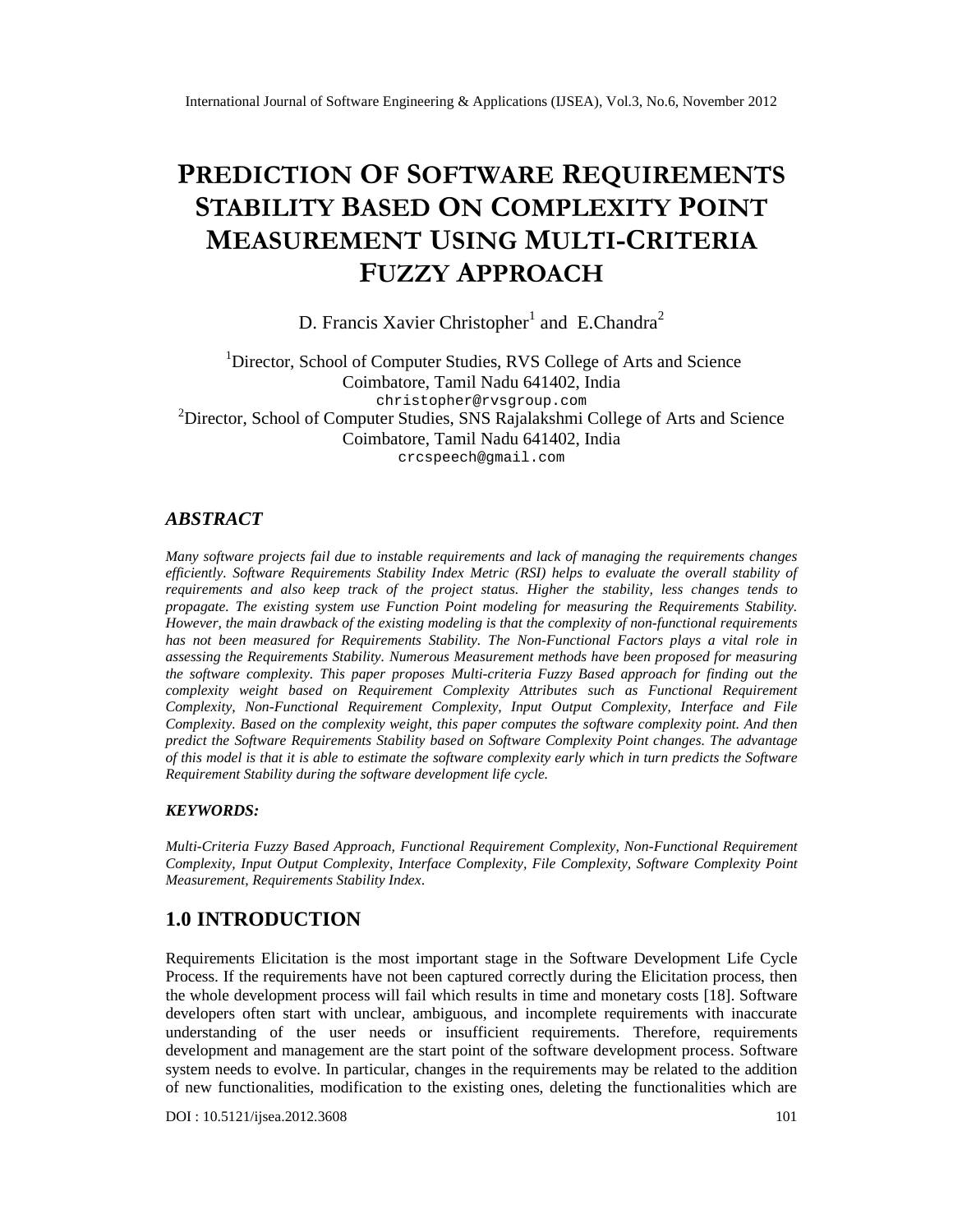obsolete or to the improvement in the quality of service offered [10]. Requirements changes not only cause software defects but also cause in delay of delivery of the software project. Requirements changes at the later stage can cause uncertainty in the software development. Sometimes, these requirement changes will affect the quality of the software. For requirements engineering, the challenging issue is not the requirements change. It is how to deal with the change and how to measure them. For measuring the change, measure the software complexity. IEEE defines software complexity as "the degree to which a system or component has a design or implementation that is difficult to understand or verify" [1].

Software Complexity Measurement can be classified into three categories: Size, Structure and Quality Measurement [17]. In present, there are many algorithmic models and non-algorithmic models have been developed to measure the complexity of the software [20]. Some of the famous algorithmic models are Function Point Modeling, Constructive Cost Model (COCOMO), Software Life Cycle Management model (SLIM). Non-algorithmic techniques include Price-to-Win, Expert Judgment and Machine learning approaches. Machine Learning is used to group together a set of techniques that embody some of the facets of human mind. For example, fuzzy systems, analogy, regression tress, rule induction and neural networks. Among the machine learning approaches, fuzzy systems and neural networks are considered to belong to the soft computing groups [7].

This paper attempts to find the complexity weight for Requirement Complexity Attributes using Multi-Criteria Fuzzy Based Approach and compute the Complexity point of developing process. Finally predicting the Requirements Stability Index based on complexity point changes during the software development life cycle. Maximizing the requirements stability will obviously reduce the change impact. This paper is organized as follows: Section II discusses on brief introduction of fuzzy sets, algebraic operations, linguistic variables, triangular membership function and Multi-Criteria Fuzzy Based Approach. Section III discusses on developing the Complexity Point Measurement Model based on Multi-Criteria Fuzzy Based Approach. Section IV discusses on predicting the Requirements Stability based on Complexity Point Changes.

## **2.0 BACKGROUND ON MULTI-CRITERIA FUZZY BASED APPROACH**

Multi-criteria Decision Method deals with the process of making decisions in the presence of multiple criteria or objectives [8] [14] [19]. A decision maker (DM) is required to make decisions among multiple criteria which can be qualitative or quantitative. The DM's evaluations on qualitative criteria are often subjective and imprecise. The weights of the criteria are usually expressed in linguistic terms. Instead of single crisp value for linguistic terms, the multi-criteria fuzzy will use a range of values to incorporate decision maker's uncertainty. In order to deal with uncertainty, the Multi-Criteria fuzzy based approach is used in this research paper.

Fuzzy Logic is a powerful problem-solving methodology to deal with imprecision and information granularity [12] [16]. A fuzzy model is used when the system is not suitable for analysis by conventional approach or when the available data is uncertain, inaccurate or vague. Fuzzy Logic brings us close to human decision making, enabling one to analyze approximate data to precise solutions [11]. The concept of Fuzzy Logic was first developed by Lofti Zadeh in 1965. Fuzzy Logic starts with the concept of fuzzy set theory. It is a theory of classes with un-sharp boundaries and considered as an extension of the classical set theory. Classical theory requires high understanding of the system, whereas Fuzzy logic is completely empirical and relies on experience and knowledge rather than the technical understanding of the subject for modeling the complex system [5] [11].Fuzzy Logic incorporates a simple, rule-based approach for solving the problem rather than solving it mathematically. The popular fuzzy logic systems can be categorized into three types: pure fuzzy logic systems, Takagi and Sugeno's fuzzy system and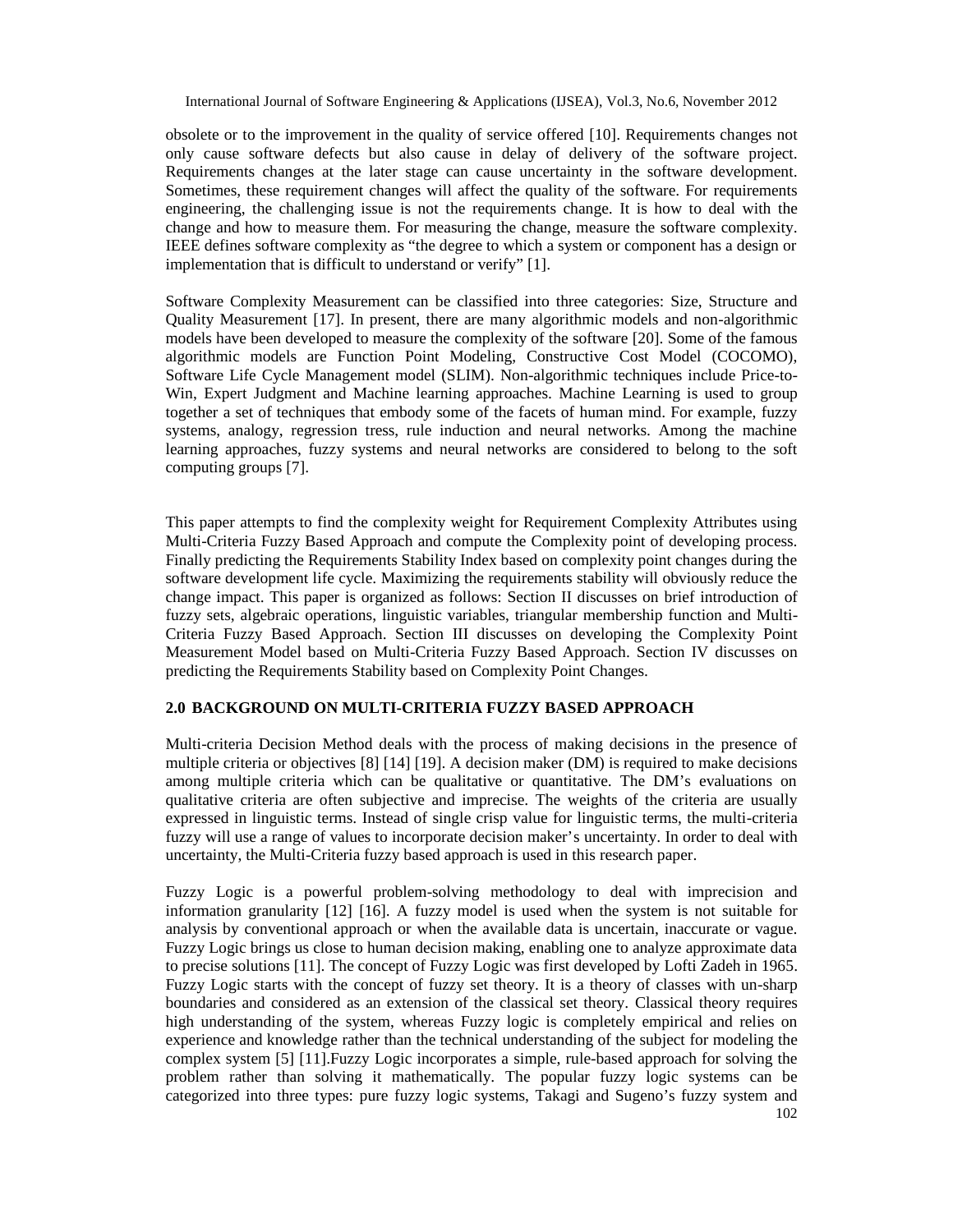fuzzy logic system with fuzzifier and defuzzifier [13]. Most widely used fuzzy logic system with fuzzifier and defuzzifier was Mamdani Fuzzy system. It has been successfully applied to a variety of industrial processes and consumer products. Fuzzy reasoning consists of three main components: Fuzzification process, Fuzzy Inference and Defuzzification process [3] [15].

#### **Step#1: Fuzzification Process**

Fuzzification process is where the objective term is transformed into a fuzzy concept i.e., it converts a crisp input to a fuzzy set.

#### **Step#2: Inference from Fuzzy rules**

Fuzzy logic system use fuzzy IF-THEN rules. A sample fuzzy rule can be written as:

#### *IF X1 is good AND X2 is very good THEN output is good.*

Once all crisp input values are fuzzified into their respective linguistic values, the inference engine accesses the fuzzy rule base to derive the linguistic values for the intermediate and the output linguistic variables. From the sample fuzzy rule stated above, good, very good are the linguistic values.

#### **Step#3: Defuzzification Process**

Defuzzification process refers to the translation of fuzzy output into objective terms i.e., converting fuzzy output into crisp output.

A system based on fuzzy logic has a direct relationship with fuzzy concepts (such as fuzzy sets, linguistic variables etc.) [6]. A Fuzzy set is a class of objects with continuous membership grades, where the membership grade can be taken as an intermediate value between 0 and 1. A fuzzy subset A of a universal set X is defined by a membership function  $\mu_A(X)$  which maps each element x in X to a real number  $[0, 1]$ . When the grade of membership for an element is 1, it means that the element is absolutely in that set. When the grade of membership is 0, it means that the element is absolutely not in that set. Ambiguous cases are assigned values between 0 and 1. This can be represented as below:

$$
\mu_A(x) = \begin{cases} 1 & \text{if } x \in A \\ 0 & \text{if } x \notin A \end{cases}
$$
 (1)

The degree or extent to which the elements are the members of the interval is known as membership function [13]. A membership function is a curve that defines how each point in the input space is mapped to a membership value between 0 and 1. The input space is also called as the universe of discourse. In this paper, triangular fuzzy numbers are used as membership function. The idea of using fuzzy triangular number is to give the decision maker an opportunity to decide in better way if there is little uncertainty in deciding the dominance of one alternative over the other. Triangular fuzzy number [13] is a three point function defined by minimum (l), maximum (u) and modal (m) values which can be represented as

$$
A_{ij} = (l_{ij}, m_{ij}, u_{ij}), \qquad (2)
$$

Where  $l_{ii}$  represents the lower limit mijrepresents the median limit  $u_{ii}$  represents the upper limit

103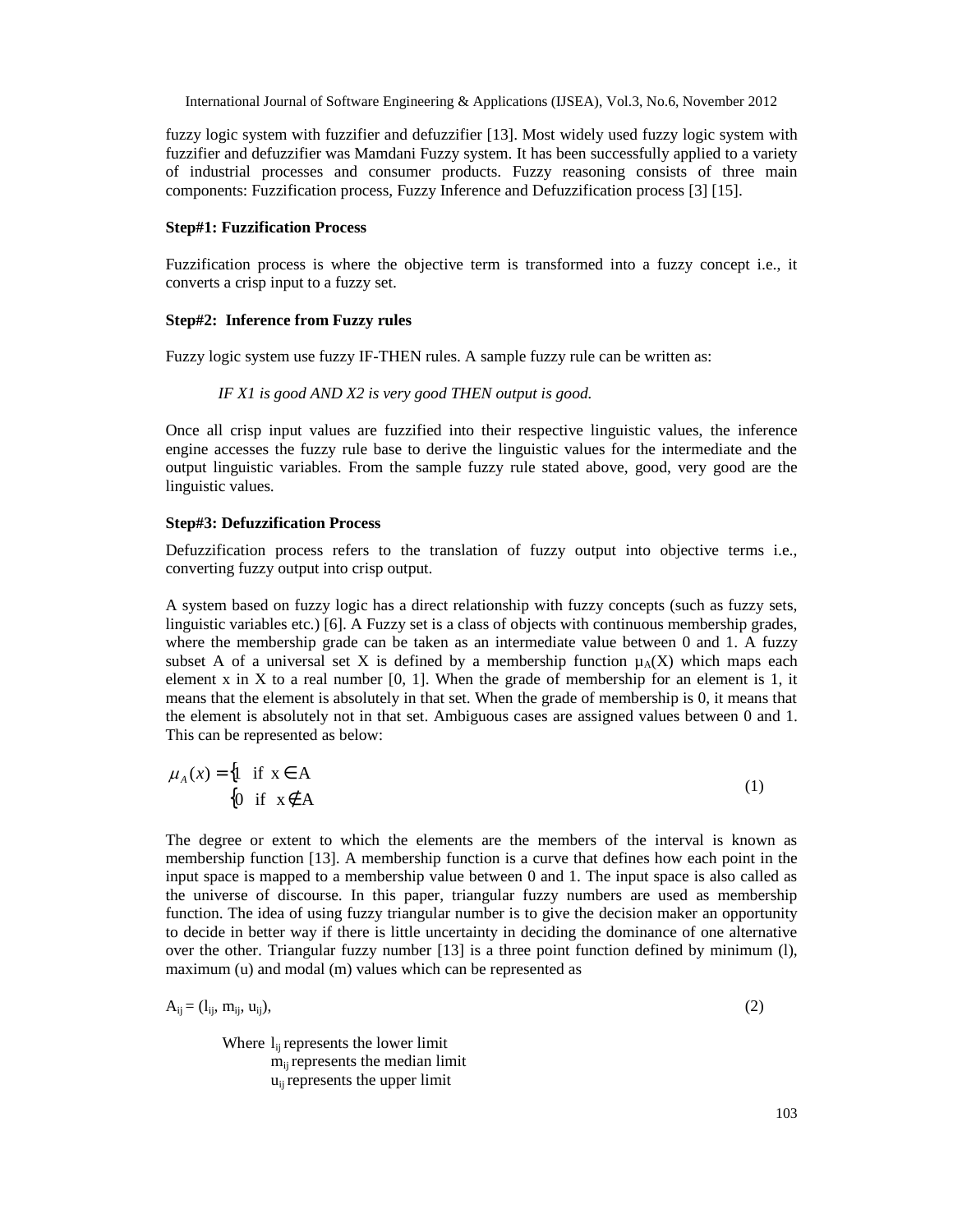A fuzzy number is a triangular fuzzy number if its membership function can be denoted as follows:

$$
\mu_{A}(x) = \begin{cases}\n\frac{x - l}{m - l} & \text{for } l \leq x \leq m \\
\frac{u - x}{u - m} & \text{for } m \leq x \leq u\n\end{cases}
$$
\n(3)\n
$$
\begin{cases}\n0 & \text{otherwise}\n\end{cases}
$$

The following fuzzy membership function represents the triangular fuzzy set (0.3 0.5 0.7) graphically as in Fig 1.



Fig. 1. Triangular Membership function

The following are the fuzzy arithmetic operations [5]:

Defining two triangular fuzzy sets A and B as  $A = (a1, a2, a3)$  and  $B = (b1, b2, b3)$  then

• Generalized Fuzzy Number Addition:

 $A \oplus B = (a1 + b1, a2 + b2, a3 + b3)$ 

• Generalized Fuzzy Number Multiplication:

 $A \otimes B = (a1 * b1, a2 * b2, a3 * b3)$ 

• Generalized Fuzzy Number Subtraction:  $A\Theta B = (a1 - b1, a2 - b2, a3 - b3)$ 

• Generalized Fuzzy Number Division:

 $A \phi B = (a1/b1, a2/b2, a3/b3)$ 

In this paper, fuzzy number addition and fuzzy number multiplication operations are used.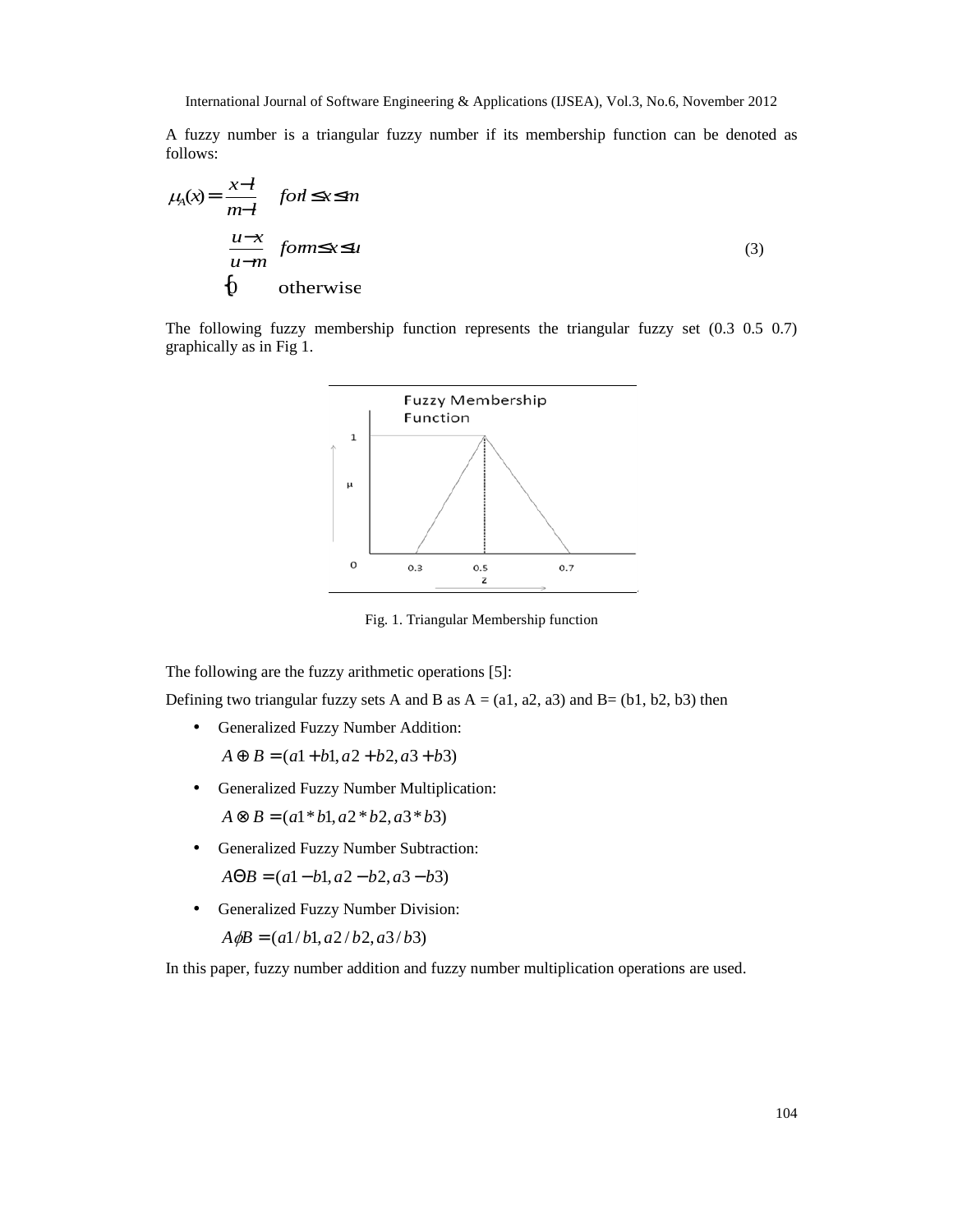# **3.0 PROPOSED MEASUREMENT MODEL**

This paper proposes Complexity Point Measurement model for measuring the software complexity based on the Software Requirements Complexity Attributes which is derived on the basis of software requirements written as per the recommendations of IEEE: 830: 1998 for Software Requirements Specification (SRS) document [1][2][4]. The following are the Software Requirement complexity attributes:

- Functional Requirement Complexity
- Non-Functional Requirement Complexity
- Input/output Attribute Complexity
- File Complexity
- **Interface Complexity**

This can be depicted in Fig. 2 as follows:



Fig. 2. Requirement Complexity Attributes

#### **Functional Requirement Complexity**

Functional Requirement defines the functionalities/services that need to be delivered to stakeholders. Functionality refers to what the system supposed to do. Every stated functional requirement can be partitioned into sub-functions or sub-processes. Also the sub-functions may compose of other sub-functions too [9] [21].

# **Non-Functional Requirement Complexity**

Non-Functional Requirements are the constraints upon the behavior of the system and also refers to the system qualitative requirements. Non-Functional requirements are indirectly related to the functionality of the system. Non-functional requirements are associated with the factors like Security, Performance, Flexibility, Usability, Reliability, Scalability and Efficiency and so on also known as quality factors [9].

# **Input Output Complexity Attribute**

This complexity refers to the input and output of the software system. A software system input is an elementary process that processes data or controls the information. Input complexity refers to number of input entering into the system. Output complexity refers to number of output leaving the system  $[1] [4]$ .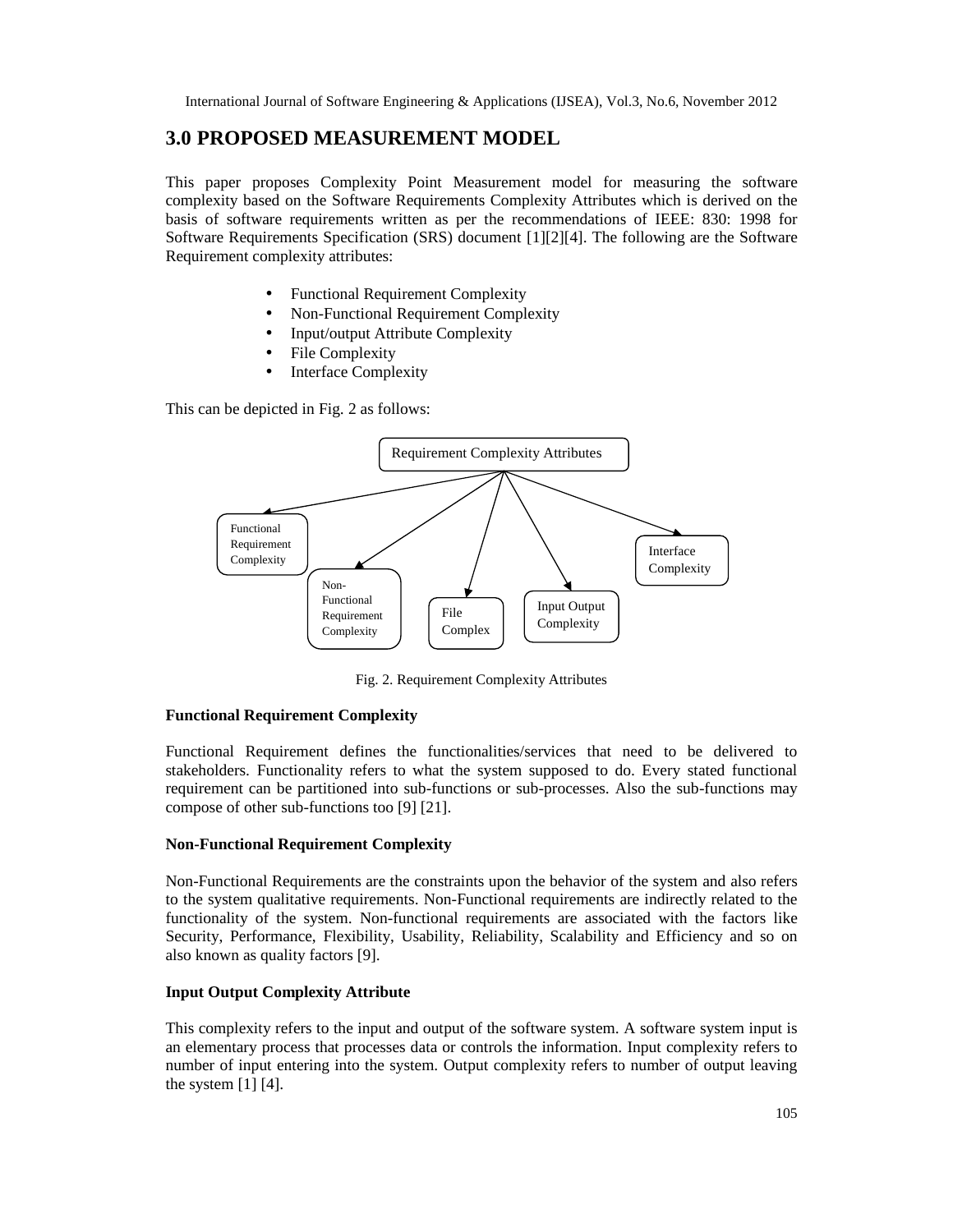### **Interface Complexity Attribute**

This complexity attribute is used to define the number of external interfaces integrated to the proposed system. The external interface can be user, hardware, software, and communication external interfaces [21].

# **File Complexity Attribute**

This complexity attribute is a user identifiable group of logically related data or control information maintained within the application boundary. File complexity refers to the number of files required for the data storage required during transformation [1] [4].

The steps to be performed for calculating the complexity point measurement:

*Step# A:* Apply Multi-Criteria Fuzzy Based Approach for finding the Complexity Weight for the Requirement Complexity Attributes

*Step# B:* Map each requirement to each complexity attribute based on weighting scale factors such as Very Low, Low, Average, High and Very High. Multiply the complexity weight and the total number of requirements in each scale which results in unadjusted Complexity Point.

*Step# C:* Compute the Adjusted Complexity based on the adjustment factors. Each factor is weighted based on a scale from 0-5 where 0- Not present, 1-Minor Influence to 5-Major Influence.

*Step# D:* Compute the Complexity Point by summing up Unadjusted Complexity computed in step#2 and Adjusted Complexity computed in step#3.

The following sub-section explains briefly about each step mentioned above.

# **3.1 Apply Multi-Criteria Fuzzy based Approach**

# **3.1.1 Fuzzification Process**

Fuzzification is the process of converting crisp input into fuzzy sets. The linguistic terms can be represented based on approximate reasoning of fuzzy sets. A linguistic term can be defined as a variable and the importance weight can be evaluated by linguistic terms such as very low, low, average, high and very high. For every complexity attribute, there is a corresponding importance weight and rating [5] [8]. The linguistic terms can be expressed as a triangular fuzzy numbers for ratings and weight as in Table1 and Table2.

| Linguistic Term | <b>Fuzzy Ratings</b> |
|-----------------|----------------------|
| Very Low (VL)   | (0.0, 0.1, 0.3)      |
| Low (L)         | (0.1, 0.3, 0.5)      |
| Average (M)     | (0.3, 0.5, 0.7)      |
| High(H)         | (0.5, 0.7, 0.9)      |
| Very High (VH)  | (0.7, 0.9, 1)        |

Table 1: Linguistic Terms for Fuzzy Ratings

The following Fig. 3 depicts the triangular membership function for the importance weight of criteria based on Table1. Linguistic Terms for Fuzzy Ratings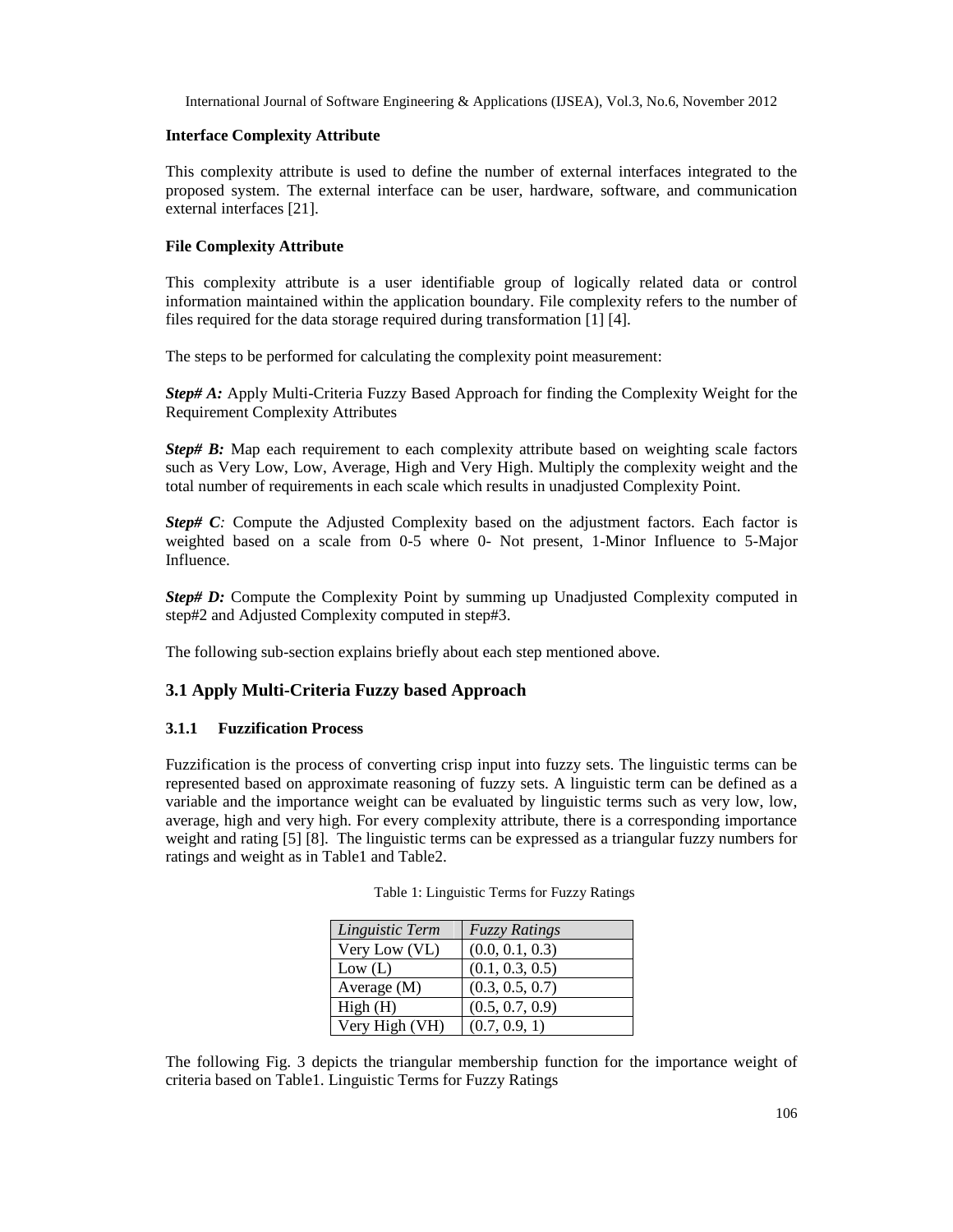



Fig. 3. Membership function for Fuzzy Ratings

| Linguistic Term | Fuzzy Weight      |
|-----------------|-------------------|
| Very Low        | (0.0, 0.12, 0.25) |
| Low             | (0.12, 0.25, 0.5) |
| Average         | (0.25, 0.5, 0.75) |
| High            | (0.5, 0.75, 1)    |
| Very High       | (0.75, 1, 1)      |

Table2: Linguistic terms for Fuzzy Weight

The following Fig. 4 depicts the triangular membership function for fuzzy ratings based on Table2.



Fig. 4: Membership Function for Fuzzy Weight

#### **3.1.2 Defuzzification Process:**

Defuzzification process converts fuzzy output into crisp output using centroid method [8]. The centroid formula is as follows:

$$
Centroid \quad Formula \quad z^* = \frac{\int \mu(z).z.dz}{\int \mu(z).dz} \tag{4}
$$

Where  $z^*$  - denotes defuzzified crisp output,

z denotes the value on the x-axis and

 $\mu$  (z) denotes the membership function.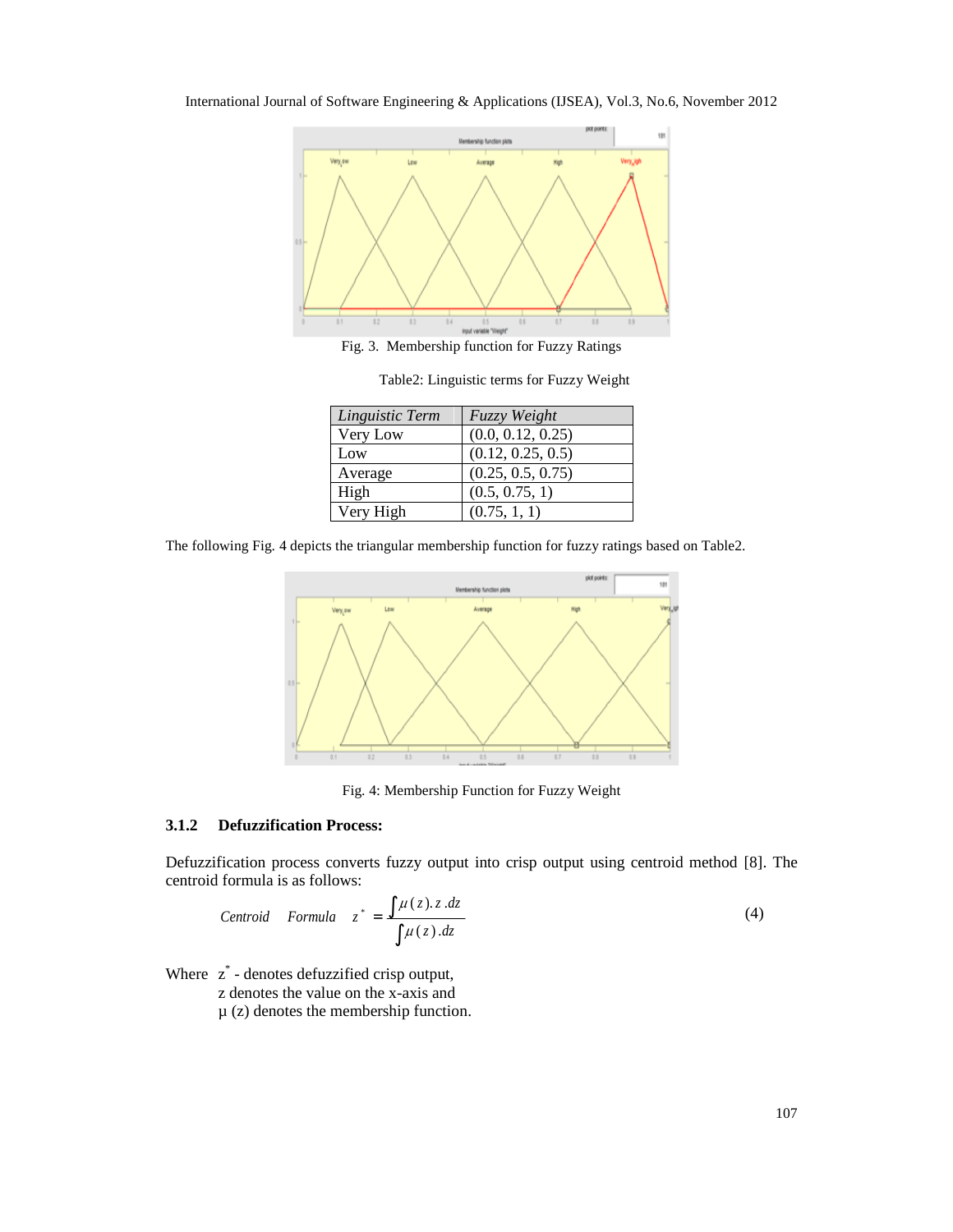## **Procedure**

The following is the procedure for computing the complexity weight for each weighting scale factors such as Very Low, Low, Average, High, and Very High for the requirement complexity attributes.

*Step#1:* Assign fuzzy weight and fuzzy ratings for each requirement complexity attributes and for each criteria.

*Step#2:* Take the average weight and average ratings based on multi-criteria decisions under each requirement complexity attribute

*Step#3:* Take the average weight as fuzzy Input and average ratings as fuzzy output

*Step#4:* Create the Fuzzy rules based on IF-THEN rules.

*Step#5:* Apply Defuzzification process using centroid formula given in equation 3 in order to get the crisp output or crisp weighting factor for different weighting scales.

# **Functional Requirement Complexity Weight**

Functional Requirement Complexity weight is based on the number of sub processes and its size [1].

If Size increases then software complexity increases. The sub process size in terms of KLOC can be fuzzified ratings in the range of Very Low (VL) to Very High (VH) as [< 0.3 (VL); 0.3 to 0.5 (L); 0.5 to 1 (M); 1 to 3 (H);  $>3$  (VH)]. Apply the procedure steps from 1 to 3mentioned above for finding the fuzzy weighted average for each weighting scale factors.

|  |  | Table 3: Weighted average for Functional Requirement Complexity |  |
|--|--|-----------------------------------------------------------------|--|
|  |  |                                                                 |  |

| Size Criteria           | D1 | D <sub>2</sub> | D <sub>3</sub> | Avg. Weight        | Avg. Rating        |
|-------------------------|----|----------------|----------------|--------------------|--------------------|
| Size $< 0.3$            | VL | <b>VL</b>      |                | (0.04, 0.16, 0.33) | (0,0.1,0.3)        |
| $0.3 - 0.5$             |    |                | L              | (0.12, 0.25, 0.5)  | (0.1, 0.3, 0.5)    |
| $0.5 - 1$               | M  |                | M              | (0.21, 0.42, 0.67) | (0.33, 0.55, 0.75) |
| $1 - 3$                 | H  | M              | H              | (0.42, 0.67, 0.92) | (0.5, 0.7, 0.9)    |
| $\overline{\smash{>}}3$ | VH | VН             | VH             | (0.75, 1, 1)       | (0.7, 0.9, 1)      |



Fig. 5. Defuzzification Process for Very Low Complexity using MATLAB Tool.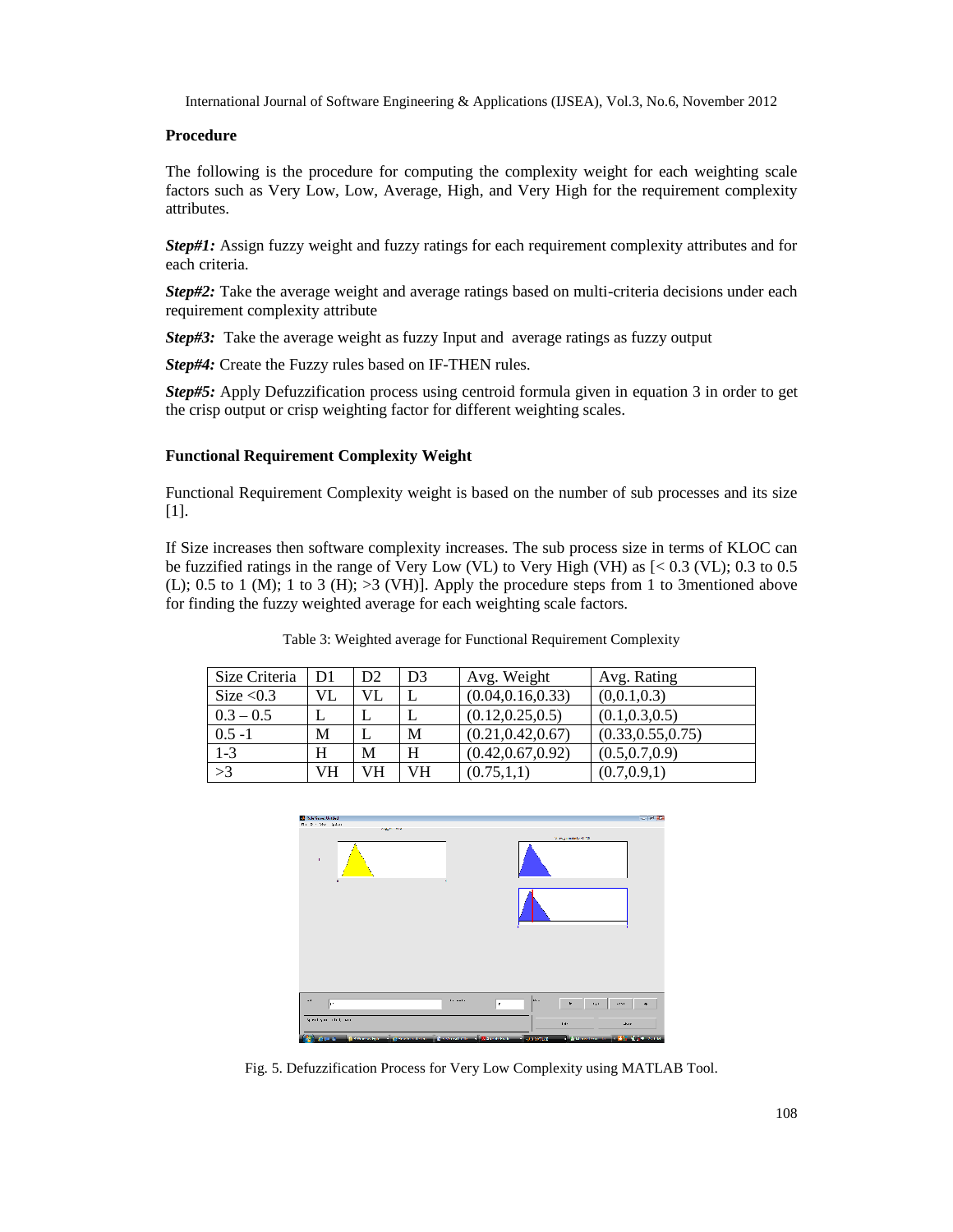Now apply the step3 to 5 in procedure using MATLAB Tool:

The fuzzy input value as Very Low average weight (0.04,0.16, 0.33) and fuzzy output value as Very Low (0, 0.1,0.3) which gives the defuzzified value or crisp output as 0.133. The fuzzy rule is,

IF Sub Process size is very Low, THEN Output Complexity is Very Low. Hence the Very Low Complexity weight for Functional Requirement Complexity Attribute is 0.13 which is depicted in Fig. 5.Similarly by applying the same procedure from steps 3 to 5 for other weighting factors, the result will be following crisp output.

Low Complexity Weight  $-0.3$ Average Complexity Weight  $-0.53$ High Complexity Weight  $-0.72$ Very High Complexity Weight  $-0.87$ 

# **Non-Functional Requirement Complexity**

Non-Functional Requirement Complexity weight is based on the importance of quality characteristics [8].

If Quality Characteristics importance increases then software complexity increases. The fuzzified ratings will be in the range of Very Low (VL) to Very High (VH) as [< 0.3 (VL); 0.3 to 0.5 (L); 0.5 to 0.7 (M); 0.7 to 0.85 (H);  $>0.85$  (VH)]. Apply the procedure steps from 1 to 5 mentioned above for finding the Complexity weight for each weighting scale factors.

Very Low Complexity Weight  $-0.21$ Low Complexity Weight  $-0.3$ Average Complexity Weight  $-0.5$ High Complexity Weight  $-0.75$ Very High Complexity Weight  $-0.9$ 

#### **Input Output Complexity**

Input Output complexity weight depends on the number of Input and output for sub process functionality [1]. If number of input/output increases then software complexity increases. The fuzzified ratings will be in the range of Very Low (VL) to Very High (VH) as  $\leq$  (VL); 5 to 10 (L), 10 to 20 (M); 20-50(H); >50(VH)]. Applying the procedure steps, the below result will be obtained.

Very Low Complexity Weight  $-0.21$ Low Complexity Weight  $-0.3$ Average Complexity Weight  $-0.57$ High Complexity Weight  $-0.8$ Very High Complexity Weight  $-1$ 

#### **File Complexity**

File Complexity Attribute depends on the number of data storage files used in sub process functionality [1]. If number of files increases then software complexity increases. The fuzzified ratings will be in the range of Very Low (VL) to Very High (VH) as [< 10 (VL); 11 to 20 (L); 20 to 50 (M); 50 to 90 (H);  $>90$  (VH)]. Apply the procedure steps from 1 to 5 mentioned above for finding the Complexity weight for each weighting scale factors.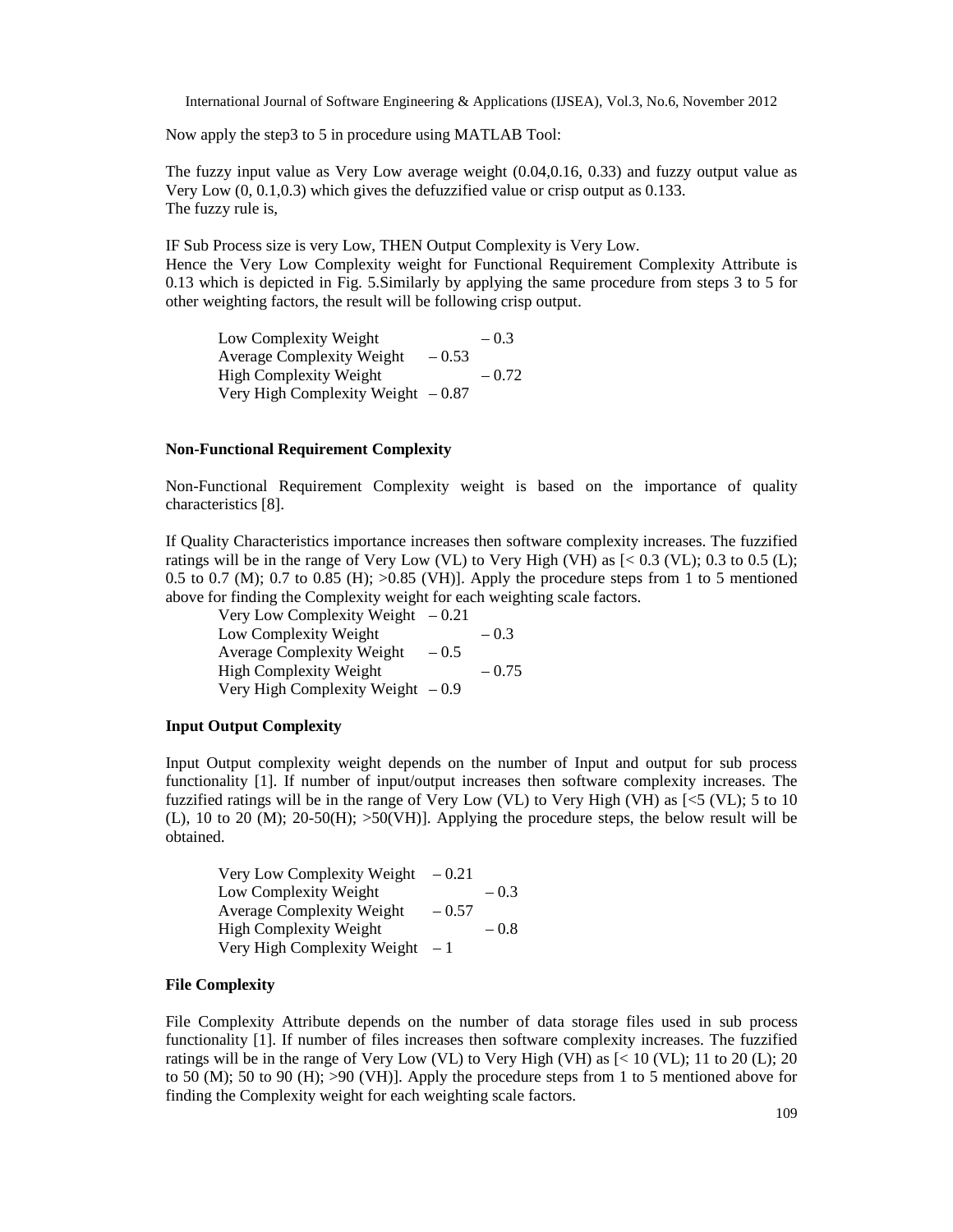Very Low Complexity Weight  $-0.27$ Low Complexity Weight  $-0.4$ Average Complexity Weight  $-0.67$ High Complexity Weight  $-0.8$ Very High Complexity Weight  $-1$ 

### **Interface Complexity**

Interface Complexity Attribute depends on the number of external interfaces namely user, hardware, software and communication used [21]. If number of interfaces increases then the software complexity increases. The fuzzified ratings will be in the range of Very Low (VL) to Very High (VH) as  $[1(VL); 1$  to 2 (L); 2 to 5 (M); 5 to 8 (H);  $>8$  (VH)]. Apply the procedure steps from 1 to 5 mentioned above for finding the Complexity weight for each weighting scale factors.

Very Low Complexity Weight - 0.1 Low Complexity Weight – 0.3 Average Complexity Weight – 0.6 High Complexity Weight  $-0.9$ Very High Complexity Weight – 1

Summarizing the complexity weight factors for each requirement complexity attribute as in below Table 4:

| Attribute           | Very | Low | Average | High | Very |
|---------------------|------|-----|---------|------|------|
|                     | Low  |     |         |      | High |
| Functional          | 0.13 | 0.3 | 0.53    | 0.72 | 0.87 |
| Non-Functional      | 0.21 | 0.3 | 0.5     | 0.75 | 0.9  |
| <b>Input Output</b> | 0.21 | 0.3 | 0.57    | 0.8  |      |
| File                | 0.27 | 0.4 | 0.67    | 0.8  |      |
| Interface           | 0.1  | 0.3 | 0.6     | 0.9  |      |

Table 4: Complexity Weight Table

#### **3.2 Unadjusted Complexity Point (UCP)**

Once the requirements are baseline, map each requirement and its sub processes under each requirement complexity attribute based on weighting scale factors such as Very Low, Low, Average, High and Very High. Multiply the complexity weight and the total number of requirements in each weighting scale which results in unadjusted Complexity Point. Unadjusted Complexity Point (UCP) can be computed as follows:

$$
UCP = \sum_{i=1}^{5} \sum_{j=1}^{5} W_{ij} C_{ij}
$$
 (5)

Where, Wij . Weight of each complexity attribute for row j and column j.  $C_{ii}$ . Number of each function feature with complexity weight.

### **3.3 Adjusted Complexity Point (ACP)**

The Adjusted Complexity Factors needs to be evaluated for finding the Adjusted Complexity Point. The adjustment factors are 1.Communication and Clarification, 2.Understanding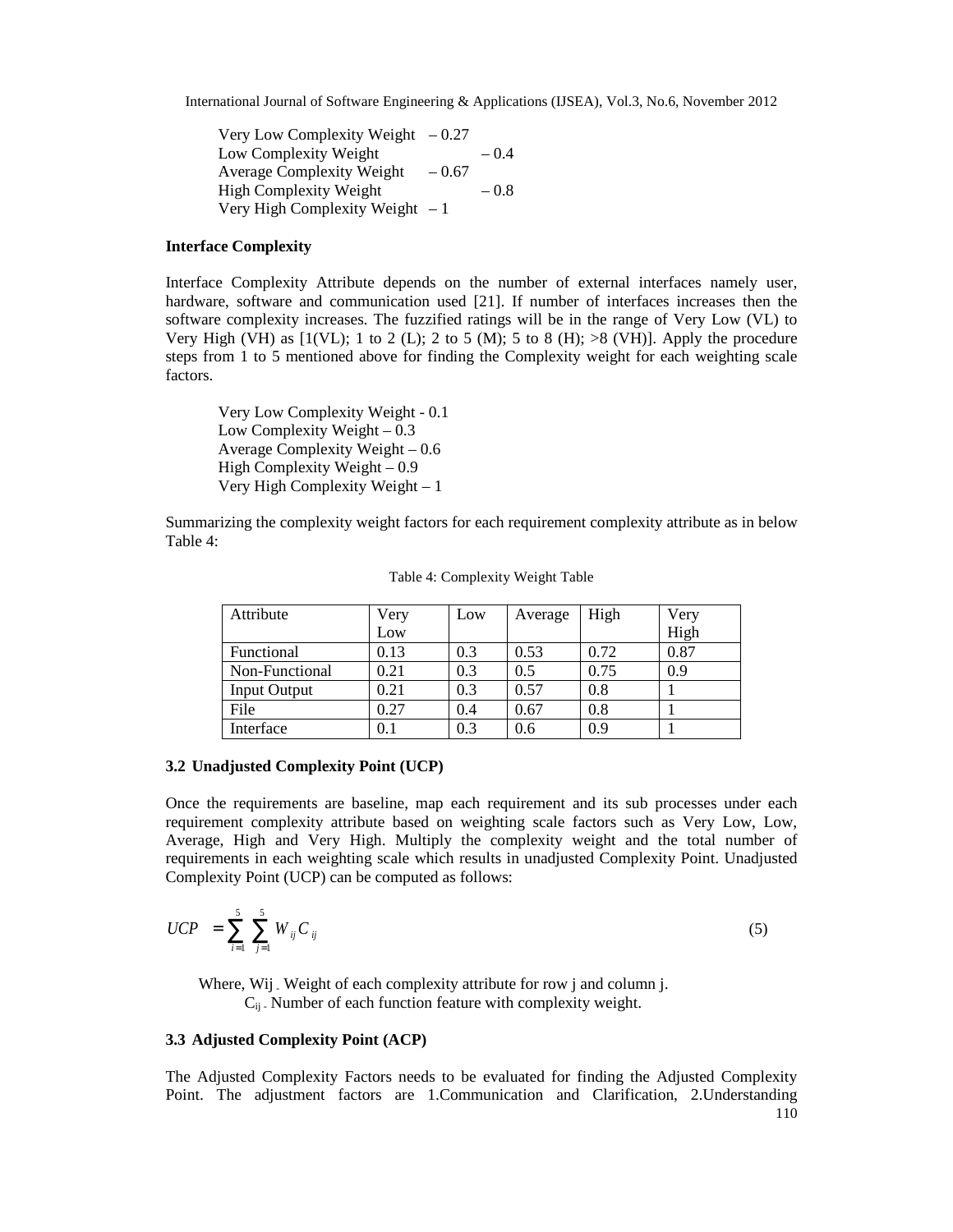Requirements Document Review 3.Test Case Document Review. The values of each factor are weighted on a scale of 0-5 where  $0 - Not$  Present,  $1 - Minor$  Influence to  $5 - Strong$  Influence. The Adjustment Complexity Point can be computed as below:

 $ACP = (F_i)$  (6)

Where,  $F_i$  - denotes the weighted scale of the adjustment factor.

#### **3.4 Complexity Point (CP)**

From Equation 4 and 5, the total complexity point can be computed as follows:

 $Total CP = UCP + ACP$  (7)

# **4.0PREDICTING SOFTWARE REQUIREMENTS STABILITY BASED ON COMPLEXITY POINT MEASUREMENT**

This paper proposes the Complexity Point Measurement Model to measure the software requirement changes during the software development life cycle (SDLC). Based on this measurement, Software Requirement Stability Index can be predicted. This metric gives the stability factor of the requirements over a period of time, after the requirements have been mutually agreed and baselined.

The requirement change can be classified as

- 1. Add a new Functionality
- 2. Modify the Existing Functionality
- 3. Delete the obsolete Functionality

The Complexity Point Change can be represented as follows:

$$
\Delta CP_{CHANCE} = \int_{i}^{i+1} CPdx \rightarrow CP(i+1) - CP(i)
$$
\n(8)

The related complexity point changes for add, update, delete functionality can be  $\Delta CP_{ADD}$ , ∆*CPUPDATE* and ∆*CPDELETE* respectively. Compute the Complexity point change (Add, Update and Delete) as follows:

# ∆*CPADD* **<sup>=</sup> Number of Complexity Point Added / Total Number of Initial Complexity Points)** *at that timestamp* (9)

∆*CPUPDATE* **= (Number of Complexity Point Modified/Total Number of Complexity Point)** *at that timestamp* (10)

$$
\Delta CP_{DELETE} = (\text{Number of Complexity Point Deleted/ Total Number of Initial Complexity } \text{Point}) at that timestamp \tag{11}
$$

The Total Number of complexity point changes during the particular timestamp is given by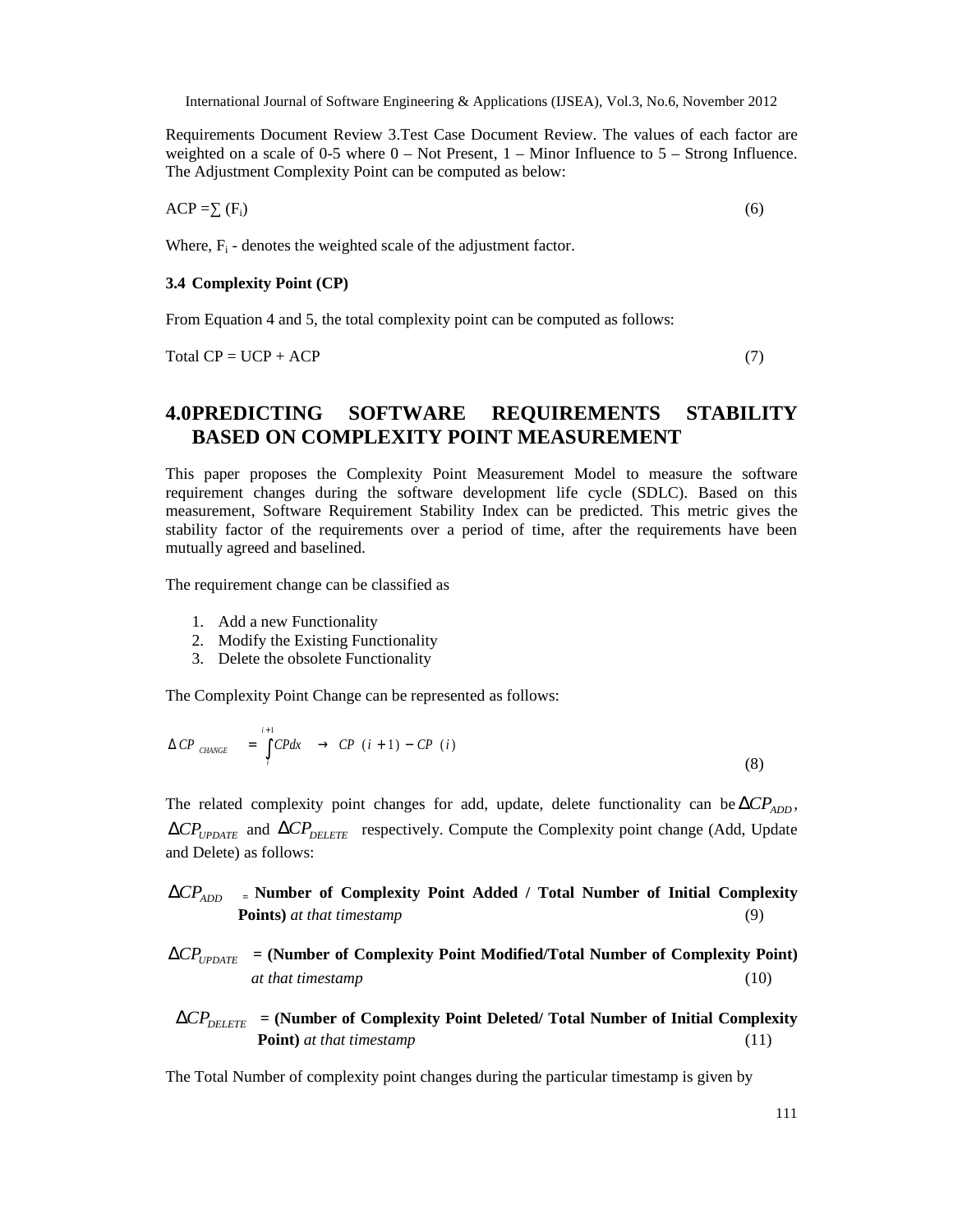$$
\Delta CP_{\text{CHANGE}} = \Delta CP_{\text{ADD}} + \Delta CP_{\text{UPDATE}} + \Delta CP_{\text{DELETE}} \tag{12}
$$

The Cumulative Number of Complexity Point Changes during the SDLC is given by

$$
Cumulative \ \Delta CP_{CHANGE} = \sum_{i=1}^{i=n} \Delta CP_{CHANCE} i \tag{13}
$$

Hence the Requirements Stability Index (RSI) based on Cumulative Complexity Point Changes is given by

RSI based on Cumulative 
$$
\Delta CP_{\text{CHANGE}} = (CP + Cumulative \Delta CP_{\text{CHANGE}})/CP
$$
 (14)

Where CP - denotes the total number of Initial Complexity Points

Cumulative CP<sub>CHANGE</sub> denotes the Cumulative number of Complexity Point changes during SDLC.

### **5.0 EXPERIMENTAL RESULTS AND DISCUSSION**

Software Requirements Stability Tracker (RST) Tool was developed to track the stability of requirements and to find the overall stability of the project. The requirements gathered during the elicitation phase will be the basic input to the RST Tool. The RSI gives developers a means of continuing to document the requirements as they change throughout the development process and to monitor deviations from those originally specified.

The sample set of baseline requirements and requirements modification are gathered from sample customer module and given as input to RST tool. The results are depicted in Fig. 6 and Fig. 7.The following Fig. 6 depicts the Total Number of Requirement changes during the SDLC. Here, the X-axis values represent the timestamp (month) and Y-Axis value represents the Total number of Requirements and Requirements Add, update, delete in that particular timestamp (month).



Fig. 6: Total Number of Requirements and Changes in Customer Module

The following Fig. 7 depicts the Requirements Stability Index based on the Software Complexity Point Measurement. Initially the Requirements Stability Index value will be one as the value of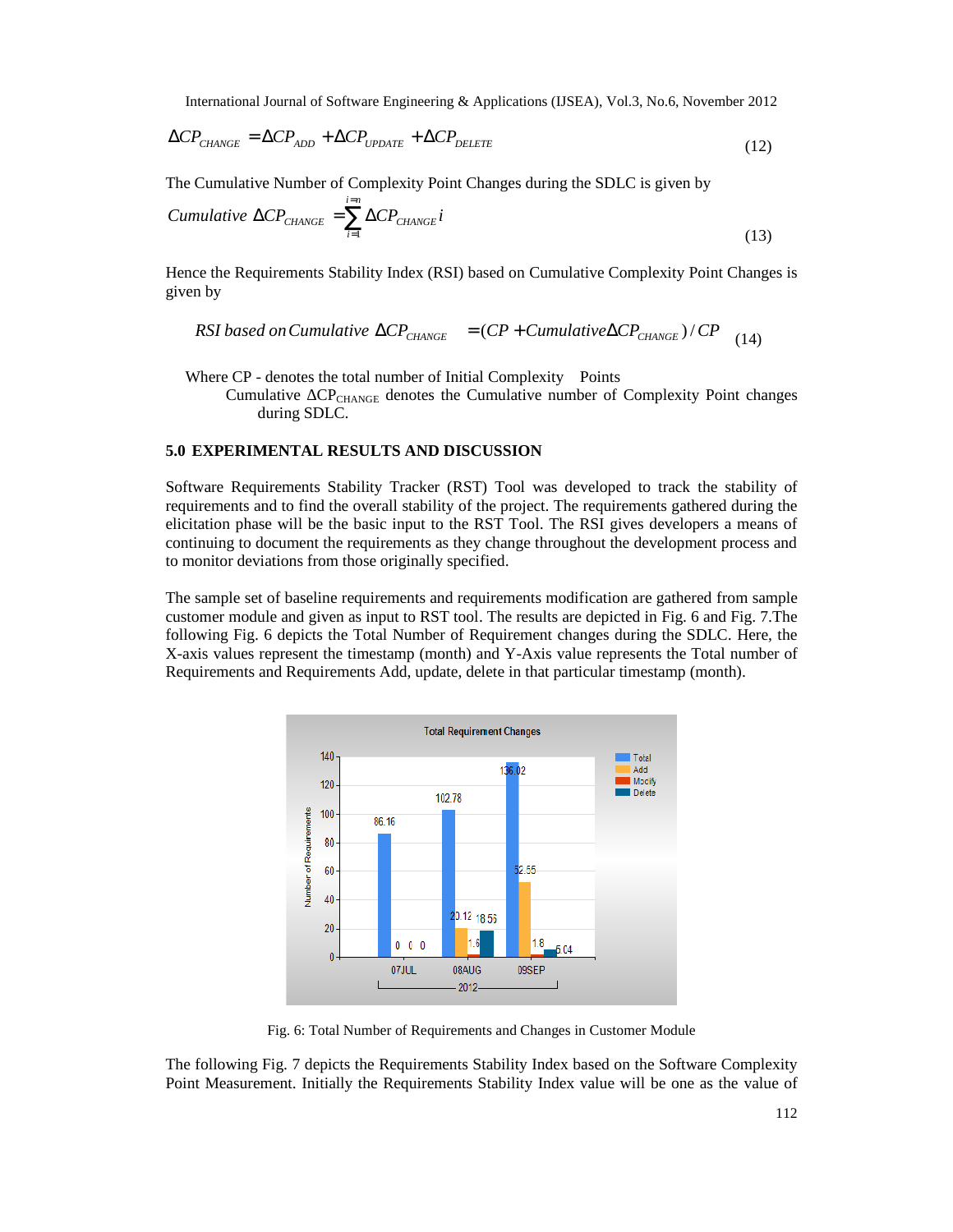cumulative change will be zero initially. This is represented as "RSI" in Fig. 7. When changes come into the project, the Requirements Stability Index value will be changed. This is represented as "Change" in Fig 7.



Fig 7. Requirements Stability Index Graph

From the sample data of software project "Customer Module", the following inference has been obtained during the period Jul'2012 to September'2012 as in Table 5 for customer module.

| Month     | <b>RSI</b> | Requirement<br>of<br>$\%$<br>Stability= $(100/RSI)\%$ |
|-----------|------------|-------------------------------------------------------|
| July      | 1.000      | 100%                                                  |
| August    | 1.146      | 87.2%                                                 |
| September | 2.191      | 45.6%                                                 |

Table 5: Percentage of Requirements Stability for customer Module

# **6.0 CONCLUSION**

This research paper discusses the importance of measuring the requirements changes for the lack of instability in the Requirements. The prediction model for Requirements Stability approach provides the solution for measuring the requirements changes based on the Complexity Point Measurement Model. The scope of this research paper concentrates only on ongoing developing software projects. fIn future, the Measurement model can be developed for maintenance and transition projects based on different complexity attributes and different adjustment factors.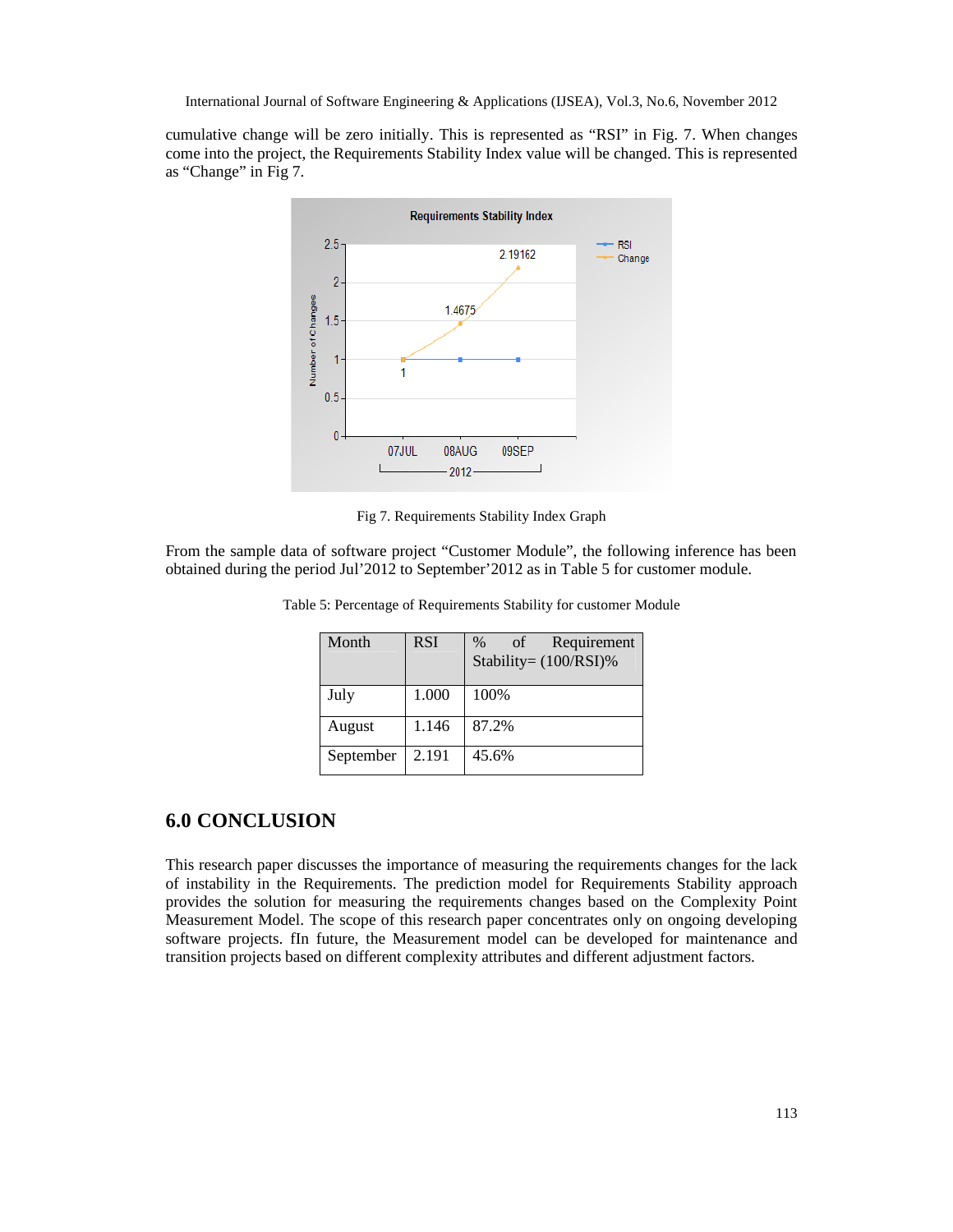# **REFERENCES**

- [1] Ashish Sharma, D.S. Kushwaha, "A Complexity Measure Based on Requirements Engineering Document", Journal of Computer Science and Engineering, Volume 1, Issue 1, May 2010.
- [2] Ashish Sharma and Dharmender Singh Kushwaha, "Applying Requirement Based Complexity for the Estimation of Software Development and Testing Effort", ACM SIGSOFT Software Engineering Notes, Volume 37, Issue 1, January 2012.
- [3] Er. Kailash Aseri, "A Mathematical Study of Fuzzy Logic Techniques in Software Engineering Measurements", International Journal of Computer Science & Engineering Technology (IJCSET), Volume 3, Number 4, April 2012.
- [4] Ghazal Keshavarz, Dr. Nasser Modiri, Dr. Mirmohsen Pedram, "Metric for Early Measurement of Software Complexity", International Journal on Computer Science and Engineering (IJCSE), Volume 3, Number 6, June 2011.
- [5] Hua-Yang Lin, Ping-Yu Hsu Gwo-Ji Sheen, "A fuzzy-based decision-making procedure for data warehouse system selection", Expert Systems with Applications Journal, Volume 32, pp. 939-953, 2007.
- [6] Iman Attarzadeh, Siew Hock Ow, "Improving the Accuracy of Software Cost Estimation Model based on a New Fuzzy Logic Model", World Applied Sciences Journal, Volume 8, Number 2, pp. 177-184, 2010.
- [7] Iman Attarzadeh, Siew Hock Ow, "A Novel Algorithmic Cost Estimation Model Based on Soft Computing Technique", Journal of Computer Science, Volume 6, Number 2, pp. 117-125, 2010
- [8] Jagat Sesh Challa, Arindam Paul, Yogesh Dada, Venkatesh Nerella,Praveen Ranjan Srivastava and Ajit Pratap Singh, "Integrated Software Quality Evaluation: A Fuzzy Multi-Criteria Approach", Journal of Information Processing Systems, Volume 7, Number 3, September 2011.
- [9] Malik Qasaimeh, Alain Abran, "Extending Extreme Programming User Stories to Meet ISO 9001 Formality Requirements", Journal of Software Engineering and Applications, Volume 4, pp. 626- 638, Nov. 2011.
- [10] Martin Monperrus, Benoit Baudry, Joël Champeau,Brigitte Hoeltzener, Jean-Marc Jézéquel, "Automated Measurement of Models of Requirements", Software Quality Journal, Springer, Online Edition, 2011.
- [11] Mohammad Azzeh, Daniel Neagu, Peter I. Cowling, "Analogy-Based Software Effort Estimation using Fuzzy Numbers", Journal of Systems and Software, Volume 84, Issue 2, Pages 270-284, Feb 2011.
- [12] Navdeep Kaur, Maninderpal Singh, "A Fuzzy Logic Approach to Measure the Precise Testability ndex of Software", International Journal of Engineering Science and Technology (IJEST), Volume 3, Number 2, February 2011.
- [13] Prasad Reddy P.V.G.D, Sudha K.R , Rama Sree P, Ramesh S.N.S.V.S.C "Fuzzy Based Approach for Predicting Software Development Effort", International Journal of Software Engineering (IJSE), Volume 1, Issue 1, 2010.
- [14] Praveen Ranjan Srivastava, "Optimal Software Release Using Time and Cost Benefits via Fuzzy Multi-Criteria and Fault Tolerance", Journal of Information Processing Systems, Volume 8, Number 1, March 2012.
- [15] Praveen Ranjan Srivastava, Sirish Kumar, A.P. Singh, G. Raghurama, "Software Testing Effort: An Assessment Through Fuzzy Criteria Approach", Journal of Uncertain Systems, Volume 5, Number 3, pp. 183-201, 2011.
- [16] Rajesh Kumar, P.S.Grover, Avadhesh Kumar, "A Fuzzy Logic Approach to Measure Complexity of Generic Aspect-Oriented Systems", Journal of Object Technology, Volume 9, Number 3, May-June 2010.
- [17] Sarah Maadqwy, Akram Salah, "Measuring Change Complexity from Requirements: A Proposed Methodology", IMACST: Volume 3, Number 1, Feb 2012.
- [18] Dr. Sohail Asghar, Mahrukh Umar, "Requirement Engineering Challenges in Development of Software Applications and selection of Customer- off- the- Shelf(COTS) Components", International Journal of Software Engineering(IJSE), Volume 1, Issue 2, 2010.
- [19] Sumeet Kaur Sehra, Yadwinder Singh Brar, Navdeep Kaur, "Multi-Criteria Decision Making Approach for Selecting Effort Estimation Model", International Journal of Computer Applications, Volume 39, Number 1, January 2012.